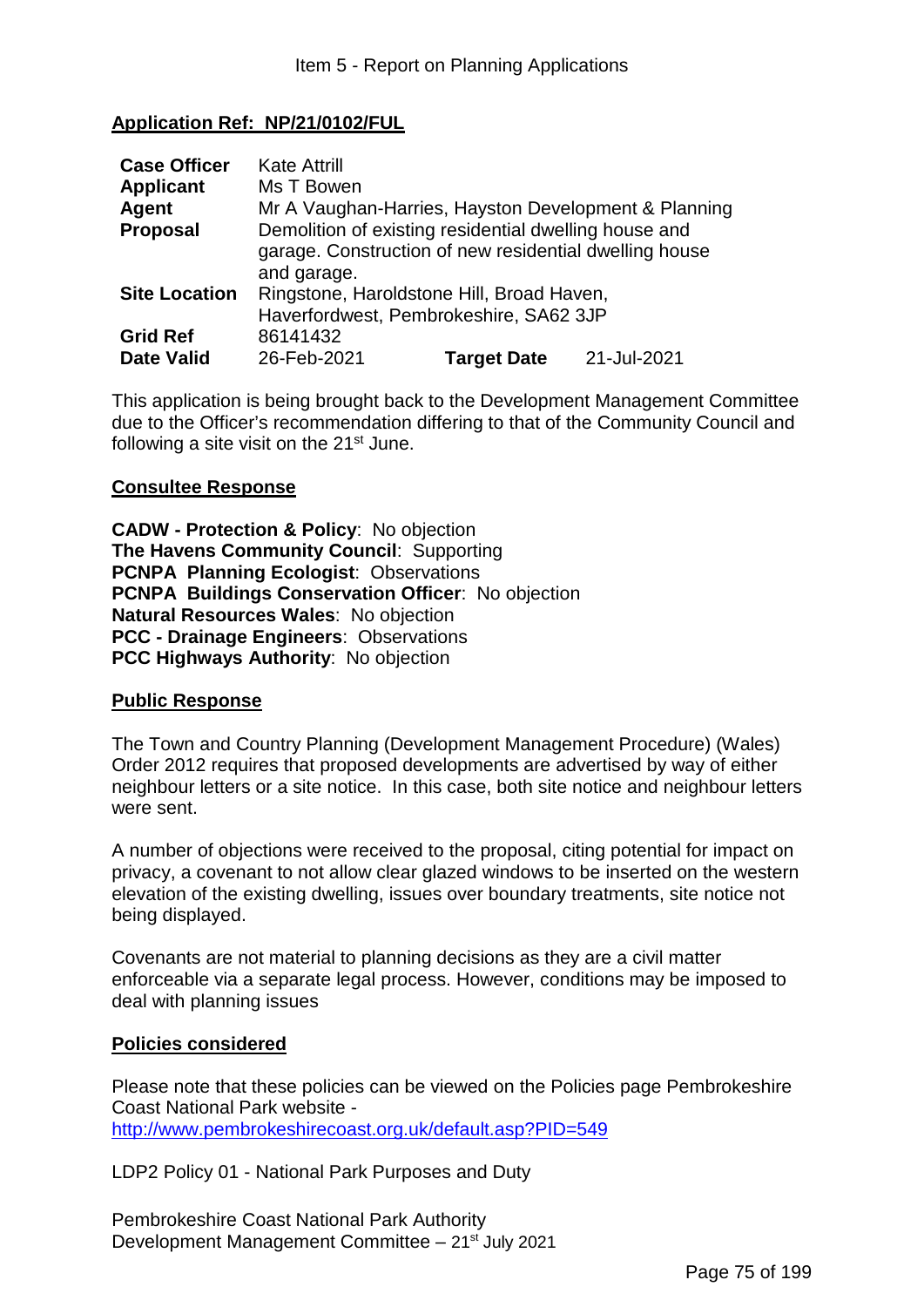- LDP2 Policy 07 Countryside
- LDP2 Policy 08 Special Qualities
- LDP2 Policy 09 Light Pollution
- LDP2 Policy 10 Sites and Species of European Importance
- LDP2 Policy 11 Nationally Protected Sites and Species
- LDP2 Policy 14 Conservation of the Pembrokeshire Coast National Park
- LDP2 Policy 29 Sustainable Design
- LDP2 Policy 30 Amenity
- LDP2 Policy 46 Housing
- LDP2 Policy 59 Sustainable Transport
- LDP2 Policy 60 Impacts of Traffic
- PPW11
- SPG05 Sustainable Design
- SPG06 Landscape
- TAN 05 Nature Conservation and Planning
- TAN 12 Design
- TAN 23 Economic Development
- TAN 24 The Historic Environment

### **Constraints**

Special Area of Conservation - within 500m LDP Mineral Safeguard Biodiversity Issue Safeguarding Zone Ancient Monument - within 500m Hazardous Zones Recreation Character Areas Low Coal Risk Surface Coal Affordable Housing Submarkets Seascape Character Areas Landscape Character Area

### **Officer's Appraisal**

### **Site and Context**

The site is situated at on the western side of Haroldston Hill, approximately 100m from the coast, 275m north east of Broad Haven Youth Hostel.

The existing house is a dormer bungalow built in 1974 that has been substantially extended and modified since its original construction. The dwelling is immediately adjacent to a set of four linked dwellings to the west.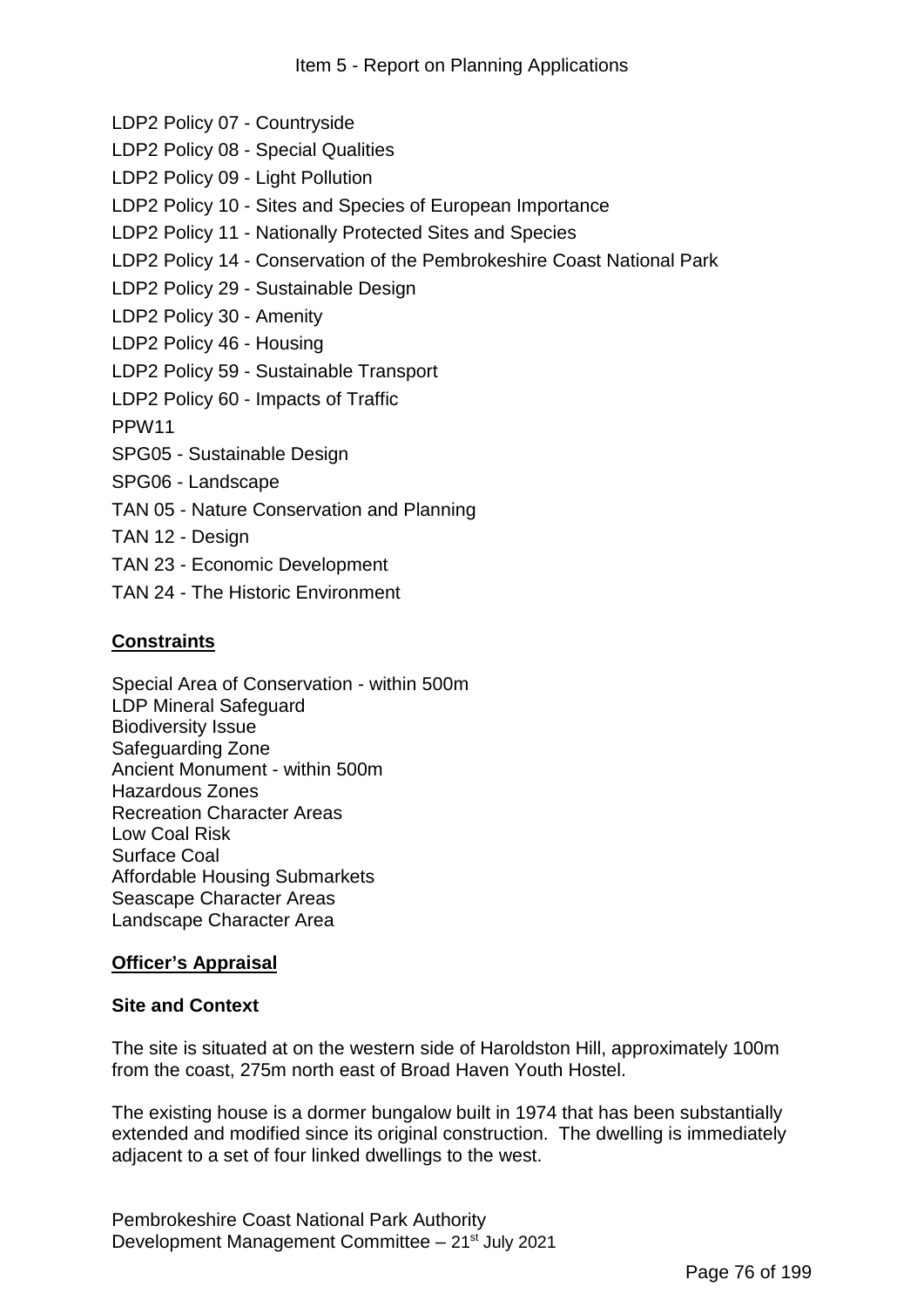# **Relevant Planning History**

NP/20/0193/FUL Demolition of existing dwelling house and construction of new dwelling house - Withdrawn

#### **Description of Proposal**

The existing dwelling features a large footprint with 2 bedrooms at ground level, a large conservatory, lounge, kitchen and dining room with a further two bedrooms in the roof space of the dormer bungalow.

The replacement dwelling is proposed to have 2 double bedrooms at ground floor level and a further three at first floor level, with an upper snug and a lower snug shown in addition to an open plan living and dining room.

The pitched section of roof is proposed to be slated, whilst the flat roofs will be standing seam metal and powder coated aluminum doors and windows and a white rendered finish.

The supporting statement reads: 'the current condition and performance of the property is poor as a result will need upgrading. Due to the nature of the original construction and design, modifying the existing building to bring it in line with current building regulation requirements and exceed the energy performance will not be cost effective therefore complete demolition and new construction is proposed. The current condition of the house is poor with many of the fiberglass flat roofs in need of immediate repair.'

Since the Committee site visit on the 21<sup>st</sup> June, a further set of amended plans adding a first-floor rear gable were received on the 24<sup>th</sup> June for which reconsultation has taken place. Verbal updates on those consultation responses will be provided to the Development Management Committee.

### **Key Issues**

The application raises the following planning matters:

- Policy and Principle of Development
- Siting, Design and Impact upon the Special Qualities of the National Park
- Amenity and Privacy
- Access and Parking
- Biodiversity
- Land Drainage
- Other Material Considerations

### *Policy:*

The site lies within the open countryside as defined by the Pembrokeshire Coast National Park adopted Local Development Plan (LDP) and Policy 7 is the relevant strategic policy which allows for release of land depending:

'on the character of the surroundings, and the pattern of development in the area'.

Pembrokeshire Coast National Park Authority Development Management Committee  $-21$ <sup>st</sup> July 2021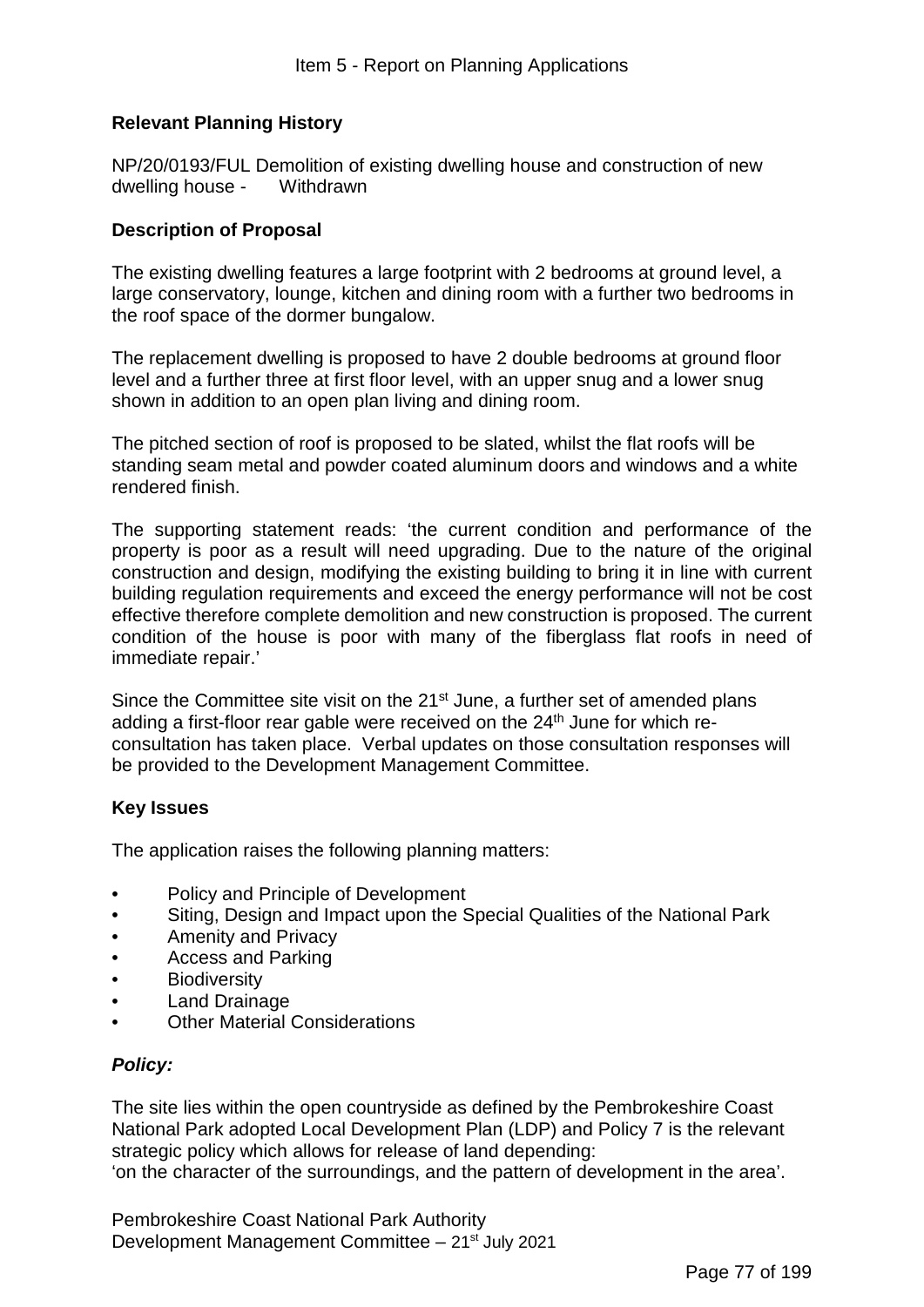A replacement dwelling would be considered acceptable in principle, given the design and age of the existing property, but sustainability gains would be expected to be demonstrated within the application. There would be no net gain of dwellings.

### *Siting, Design and Impact upon the Special Qualities of the National Park*

Policy 8 of the Pembrokeshire Coast National Park Local Development Plan 2 (LDP2) is a strategy policy which refers to the special qualities of the National Park and lists priorities to ensure that these qualities will be protected and enhanced.

Policy 14 of the LDP2 seeks the conservation of the Pembrokeshire Coast National Park with criteria (a) and (b) resisting development that would cause significant visual intrusion and/or, that would be introducing or intensifying a use which is incompatible with its location. Criteria (c) and (d) resists development that would fail to harmonise with, or enhance the landform and landscape character of the National Park and/or fails to incorporate important traditional features.

Policy 29 of LDP2 requires all development proposals to be well designed in terms of place and local distinctiveness (criterion (a)).

The proposed dwelling deliberately echoes the style of the original 1970's bungalow but with large sections of flat roof and only a small pitched roof area. In this respect, the design of the proposed dwelling does not comply with Policy 29 which requires local distinctiveness and place to be taken into account. Given the immediate setting of traditionally scaled pitched roof dwellings surrounding the property, the proposal is considered to be out of character with its surroundings.

It could be seen as a missed opportunity to improve the special qualities of the National Park by providing a replacement dwelling which enhances the area, rather than detracts from it.

TAN 12 (Design) states at para graph 5.6.2: the importance of assessing and understanding character in protected area like National Parks. TAN12 sets out character objectives in sustaining and enhancing local character. Issues such as setting, grouping, locally distinctive building elements and materials are all factors advocated for consideration. Whilst TAN 12 has a broader context and applies across all parts of Wales, the character objectives are fundamental when considering proposals within the National Park.

The proposal would likely have a dominating impact on the adjacent complex of linked buildings and also in respect to Upper Lodge to the east of the development site, a very characterful and important historic building which positively contributes to the landscape of the National Park.

The addition of a first floor gable on the north west corner of the proposed replacement dwelling has been submitted in order to address concerns over potential impacts on residential amenity and privacy. However, the resultant design is at further odds to the context of surrounding development and exacerbates the visual impact of the proposed dwelling.

Pembrokeshire Coast National Park Authority Development Management Committee  $-21$ <sup>st</sup> July 2021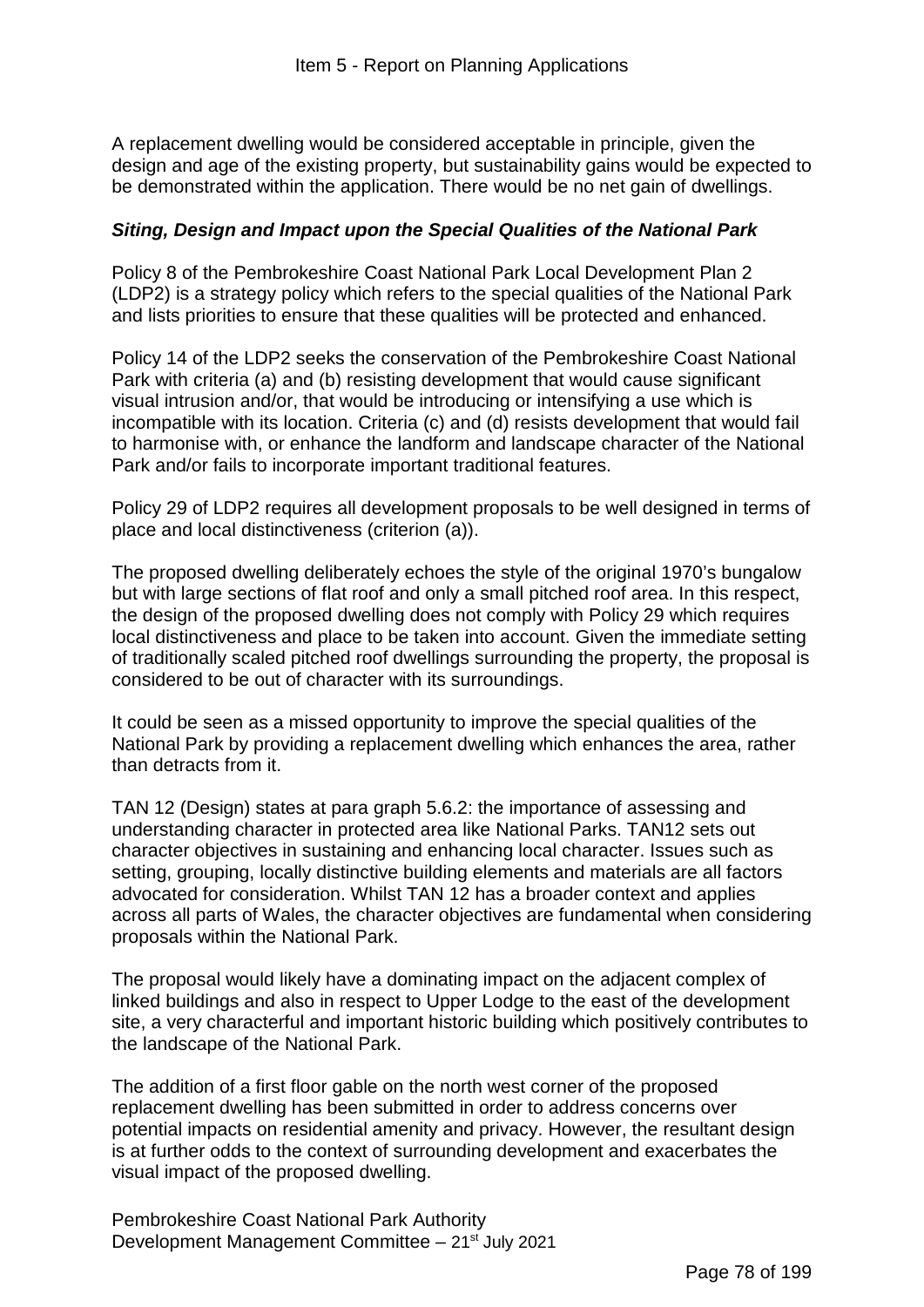On the basis of the submitted design, the proposal cannot be supported as it fails to comply with Policies 8, 14 & 29 of the Pembrokeshire Coast National Park Local Development Plan.

# *Amenity and Privacy:*

Policy 30 of LDP2 refers to 'amenity' in general with criteria (a) and (b) seeking to avoid incompatible development and significant adverse impact upon the amenity enjoyed by neighbouring properties.

There have been third party representations made which voice concerns over privacy and amenity.

The closest adjacent dwelling is Wilderness Cottage to the immediate west of the property. This dwelling's only private amenity space is to the frontage of the dwelling, and windows face towards to the east and south.

Concern has also been raised as to the potential for the large areas of flat roof to be used as amenity area, although this is not shown on the proposals. Such use could be conditioned, although there is a question as to how enforceable such a condition would be.

The distance between the rear master bedroom window (on the northern elevation) and the adjacent property's south facing windows is approximately 14.8 metres at an oblique angle. The agent has stated that due to the areas of flat roof, this will protect the amenity of the adjacent property as overlooking will not be possible.

A further amendment to the proposed dwelling to introduce a first-floor gable on the north west corner of the dwelling has been submitted in order to address concerns over the potential for privacy and overlooking. This gable extension will limit the potential for views from the rear master bedroom window on the north elevation, and the windows to the en-suite are now labelled as being fixed and obscure glazed.

There have also been concerns raised over the boundary wall to the western side of the dwelling, which is claimed to be in the ownership of the adjacent property, although previous owners of Ringstone had extended the dwelling onto it. This, however, would be a civil matter, and provided that an appropriate boundary treatment could be conditioned, would not form a justifiable reason for refusal. The proposed plans do not show its replacement at present.

On the basis of the submitted design, the issues of privacy and amenity appear to have been addressed, and this previous reason for refusal has now been removed.

### *Access and Parking:*

The Highways Department of PCC has been consulted in respect to any potential impact on traffic or highway safety. Their response is copied below.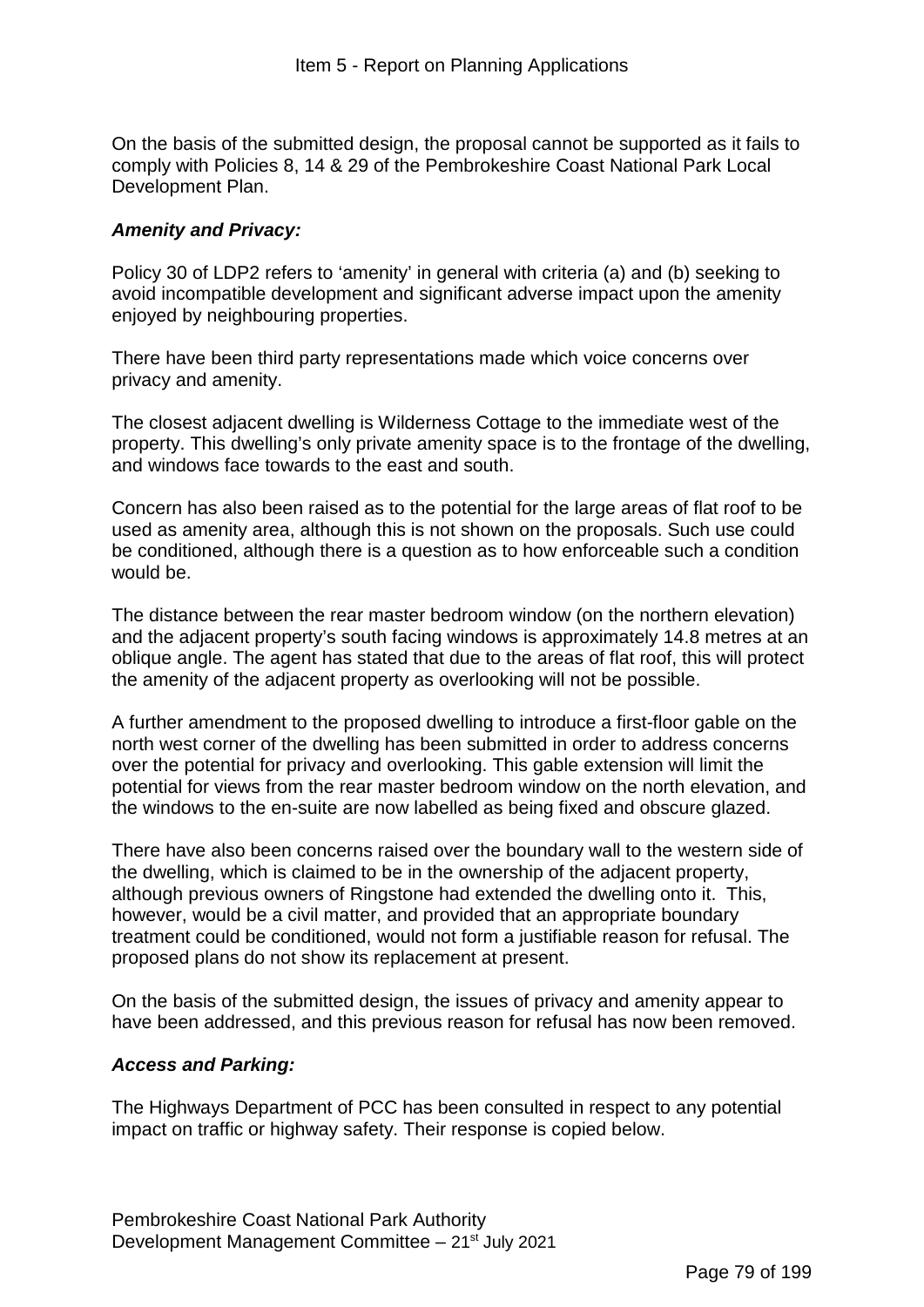'The proposal is to demolish the existing dwelling and create an updated dwelling of similar size. The new dwelling will be a 5-bed property with a double detached garage. There will be a large driveway and turning area.

The property is directly accessed off a C- classed road, the highway at the front of the property is a steep hill but it has good visibility in both directions. I have no objections on highway grounds to the plans as submitted'.

As such, the proposed development is considered to comply with Policies 59 & 60 of the LDP.

### *Biodiversity:*

To comply with Planning Policy Wales (2021) and the Environment (Wales) Act 2016 planning authorities are expected to ensure every development positively contributes to biodiversity.

The PCNPA Ecologist has been consulted with the proposals and has confirmed that the bat report by Kite ecology dated March 2020 submitted in support of the above application shows that there are no bats currently using the property proposed for demolition and replacement.

The consultation response goes on to say; 'this application has not been submitted with any external lighting or biodiversity enhancement details this must be made a condition of any consent. Any soft landscaping required as part of the application should incorporate biodiversity enhancements via the planting of native species. The addition of integrated bird and/or bat boxes into the new building would also be welcomed. Any external lighting should be in accordance with the recommendations made within the bat report and the type and location of external lights must be included on an external lighting scheme.

These matters could be addressed by the imposition of conditions.

The application site is less than 50m from Pembrokeshire Marine Special Area of Conservation (SAC). As a competent authority under the Habitats Regulations we have to consider the likelihood of significant impacts of development on a European site. However, it is considered that this development proposal will not be likely to have a significant impact on the SAC.

The proposal is for the replacement of an existing dwelling and all services will remain the same utilising those existing.

It is therefore considered not likely that the development will cause any significant impacts including sediment transfer and deposition, turbidity, noise, visual presence, physical disturbance, sediment transfer and nutrient transfer. There will be no reduction in the area of the habitat within the SAC and there will be no direct or indirect change to the physical quality of the environment (including the hydrology) of the habitats within the site. There is unlikely to be any ongoing disturbance to species or habitats for which the site is notified or changes in species composition or population size of any feature and there are no pathway to effects.

Pembrokeshire Coast National Park Authority Development Management Committee – 21st July 2021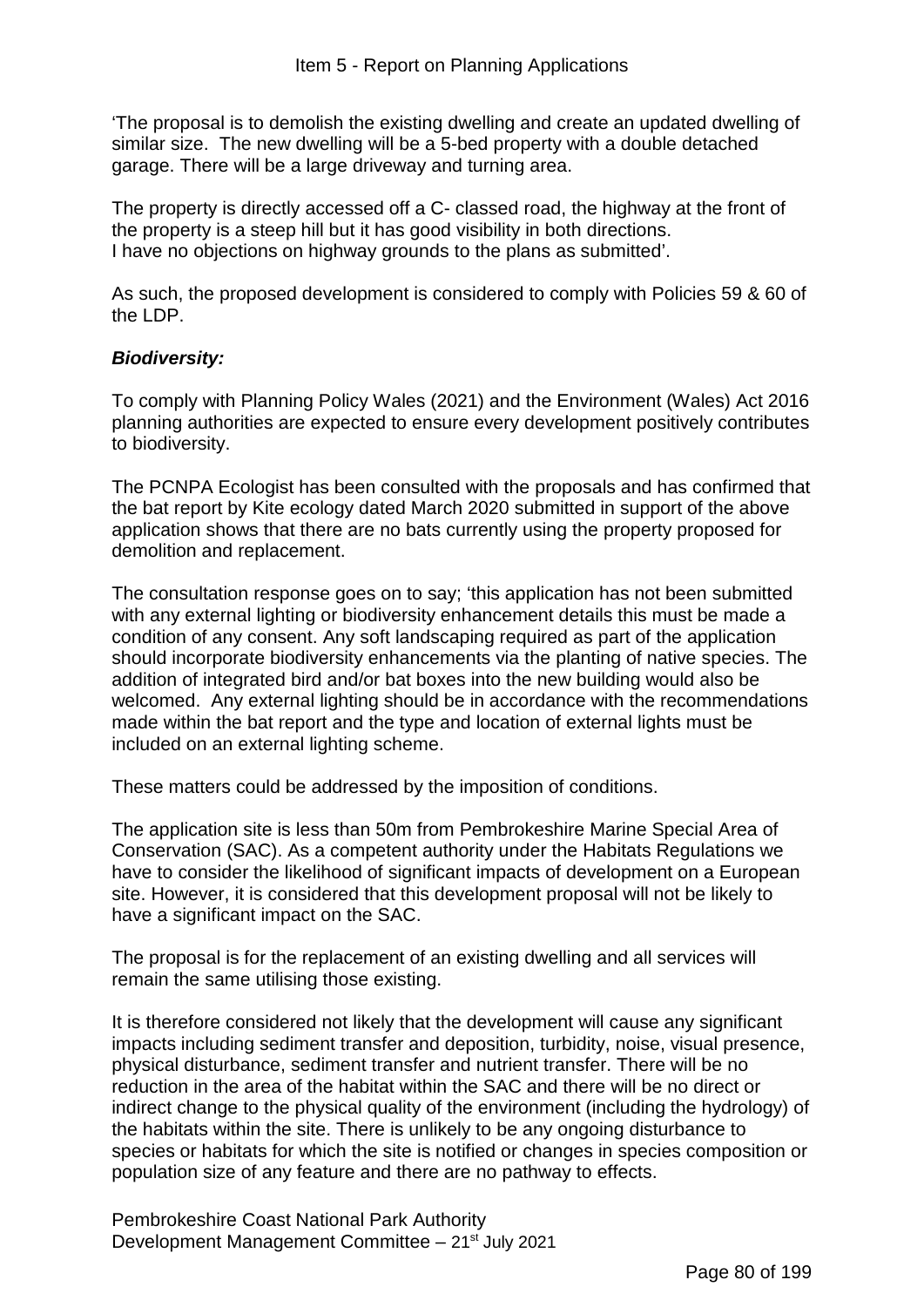The application, subject to the imposition of conditions, is therefore considered to comply with the Local Development Plan, Planning Policy Wales and the Environment (Wales) Act 2016.

# *Biodiversity:*

To comply with Planning Policy Wales (2021) and the Environment (Wales) Act 2016 planning authorities are expected to ensure every development positively contributes to biodiversity.

The PCNPA Ecologist has been consulted with the proposals and has confirmed that the bat report by Kite ecology dated March 2020 submitted in support of the above application shows that there are no bats currently using the property proposed for demolition and replacement. The consultation response goes on to say; '*this application has not been submitted with any external lighting or biodiversity enhancement details this must be made a condition of any consent. Any soft landscaping required as part of the application should incorporate biodiversity enhancements via the planting of native species. The addition of integrated bird and/or bat boxes into the new building would also be welcomed. Any external lighting should be in accordance with the recommendations made within the bat report and the type and location of external lights must be included on an external lighting scheme.* 

*The application site is less than 50m from Pembrokeshire Marine Special Area of Conservation (SAC). As a competent authority under the Habitats Regulations we have to consider the impacts of development on the features for which the European site is designated and where necessary undertake a Test of Likely Significant Effect (TLSE). However, it is considered that this development proposal will not likely impact on the SAC features.* 

*The proposal is for the replacement of an existing dwelling and all services will remain the same utilising those existing.* 

*It is therefore considered not likely that the development will cause any adverse effects including sediment transfer and deposition, turbidity, noise, visual presence, physical disturbance, sediment transfer and nutrient transfer. There will be no reduction in the area of the habitat within the SAC and there will be no direct or indirect change to the physical quality of the environment (including the hydrology) of the habitats within the site. There is unlikely to be any ongoing disturbance to species or habitats for which the site is notified or changes in species composition or population size of any feature and there are no pathway to effects.* 

*Therefore, on this occasion a full TLSE has not been undertaken'.*

The application is therefore considered to comply with the Local Development Plan, Planning Policy Wales and the Environment (Wales) Act 2016.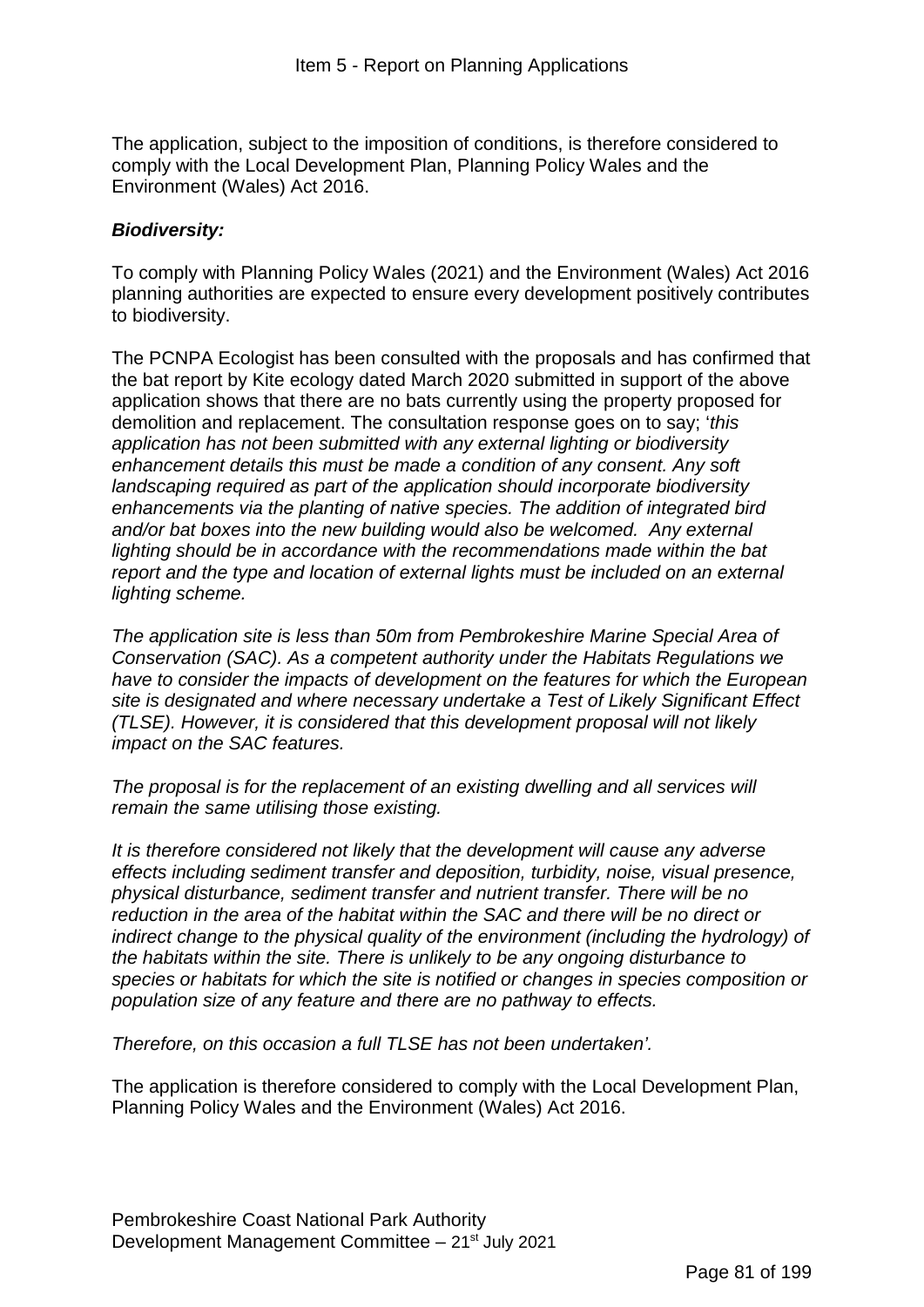# *Drainage:*

The Drainage Engineers at Pembrokeshire County Council have been consulted with the development proposals and have raised no objection but have confirmed that SAB consent would be required.

#### *Other Material Considerations: CADW consultation response*

PE134 Standing Stones near Upper Lodge PE362 Harold Stone

The above scheduled monuments are located inside 500m of the proposed development but intervening buildings will block views of the proposed development from scheduled monument PE362 Harold Stone and therefore there will be no impact on the setting of this scheduled monument.

The application area is located some 13m northwest of the boundary of scheduled monument PE134 Standing Stones near Upper Lodge. The monument comprises the remains of two Bronze Age standing stones, which are situated in a hedge bank.

The northern stone measures 1.3 high above the bank and is c 1m square at this point. The southern stone measures 1.3m high above the bank and is, 1m wide and is 0.6m at this point. The stones are on record as being the remains of a former stone circle and other stones have been identified close-by area, although these are probably not in-situ.

Bronze Age ritual monuments are thought to have been located so that they could be viewed from and to neighbouring funerary and ritual monuments, prominent natural features and associated settlement sites. In this case the stones are located overlooking Broad Haven and possibly were also associated with the Harold Stone (PE124), although this link has now been severed by modern buildings. The surviving significant views from the scheduled monument are therefore to the southwest in an arc from west to southeast.

The proposed development will see the existing house, which is a two-level building of masonry construction with first floor accommodation within the roof space demolished and replaced by a new two level structure in the same location. It will be located in the direction of the important view towards Harold's Stone, but as noted above this view has already been blocked by modern buildings, including Ringstone. As such any slight visual change in the view from the standing will not have any effect on the way that they are experienced, understood and appreciated.

Consequently, the proposed development will not have any impact on the setting of scheduled monument PE134.

### **Conclusion**

The proposed replacement dwelling is not considered to represent a design which takes into account its context, or to comply with the policies to protect and enhance the special qualities of the National Park.

Pembrokeshire Coast National Park Authority Development Management Committee – 21st July 2021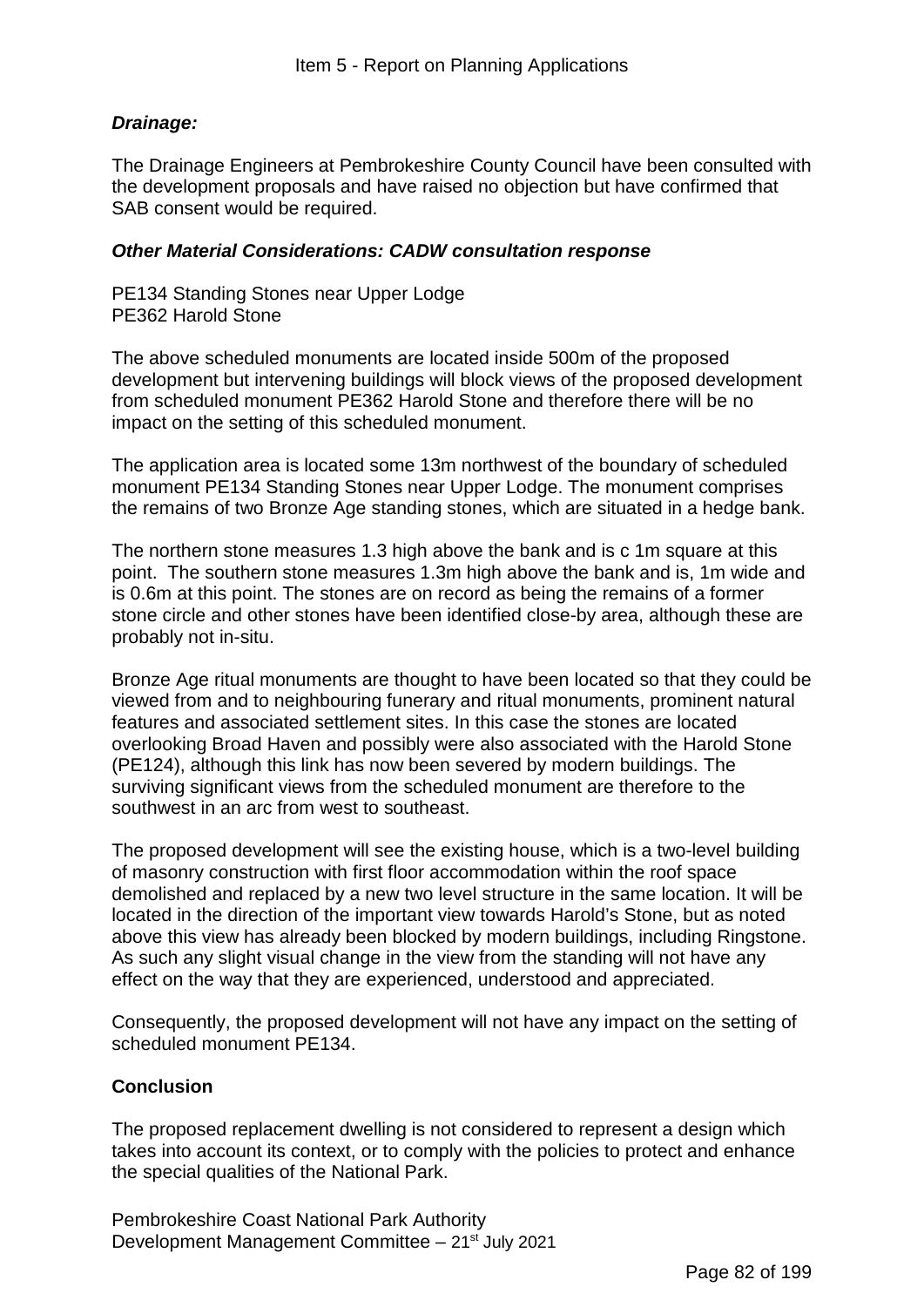# **Recommendation REFUSE, for the following reason(s)**

1. The proposed design is not considered to respect the context, scale or design of adjoining development and will cause harm to the special qualities of the National Park. As such the proposal is contrary to TAN 12 (Design), Planning Policy Wales (Edition 11, February 2021), and Policies 8, 14, 29 & 30 of the Pembrokeshire Coast National Park Local Development Plan (adopted 2020).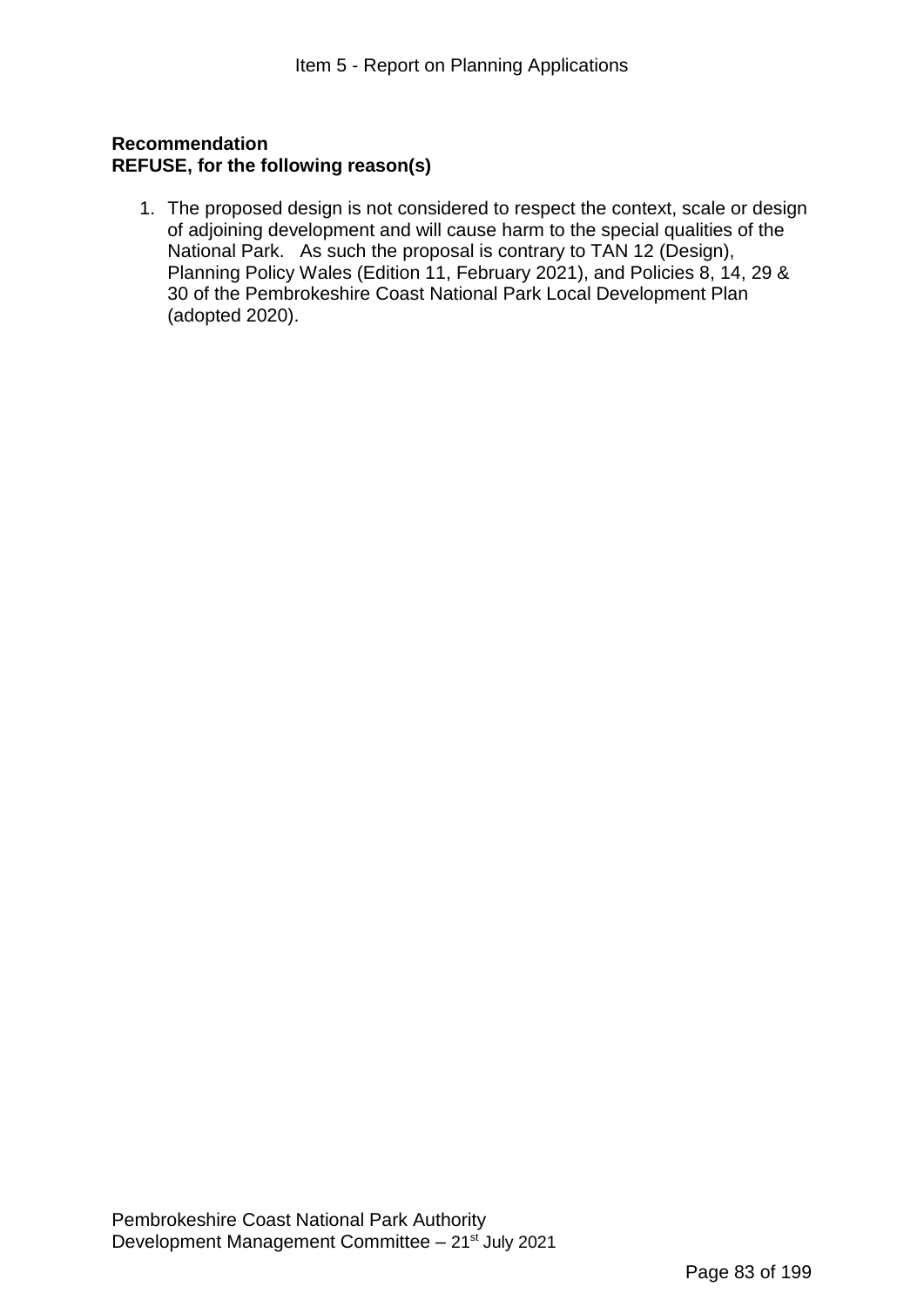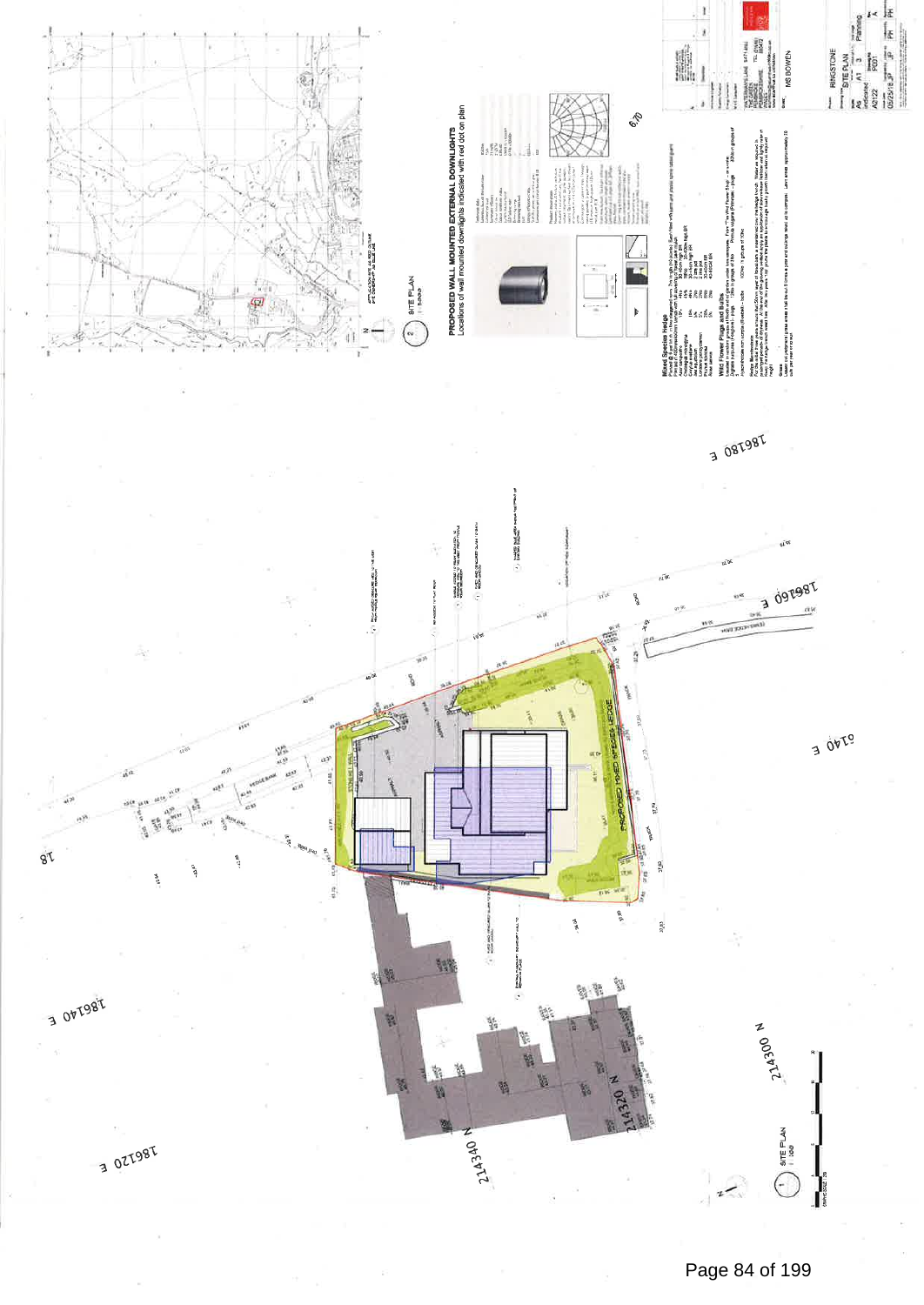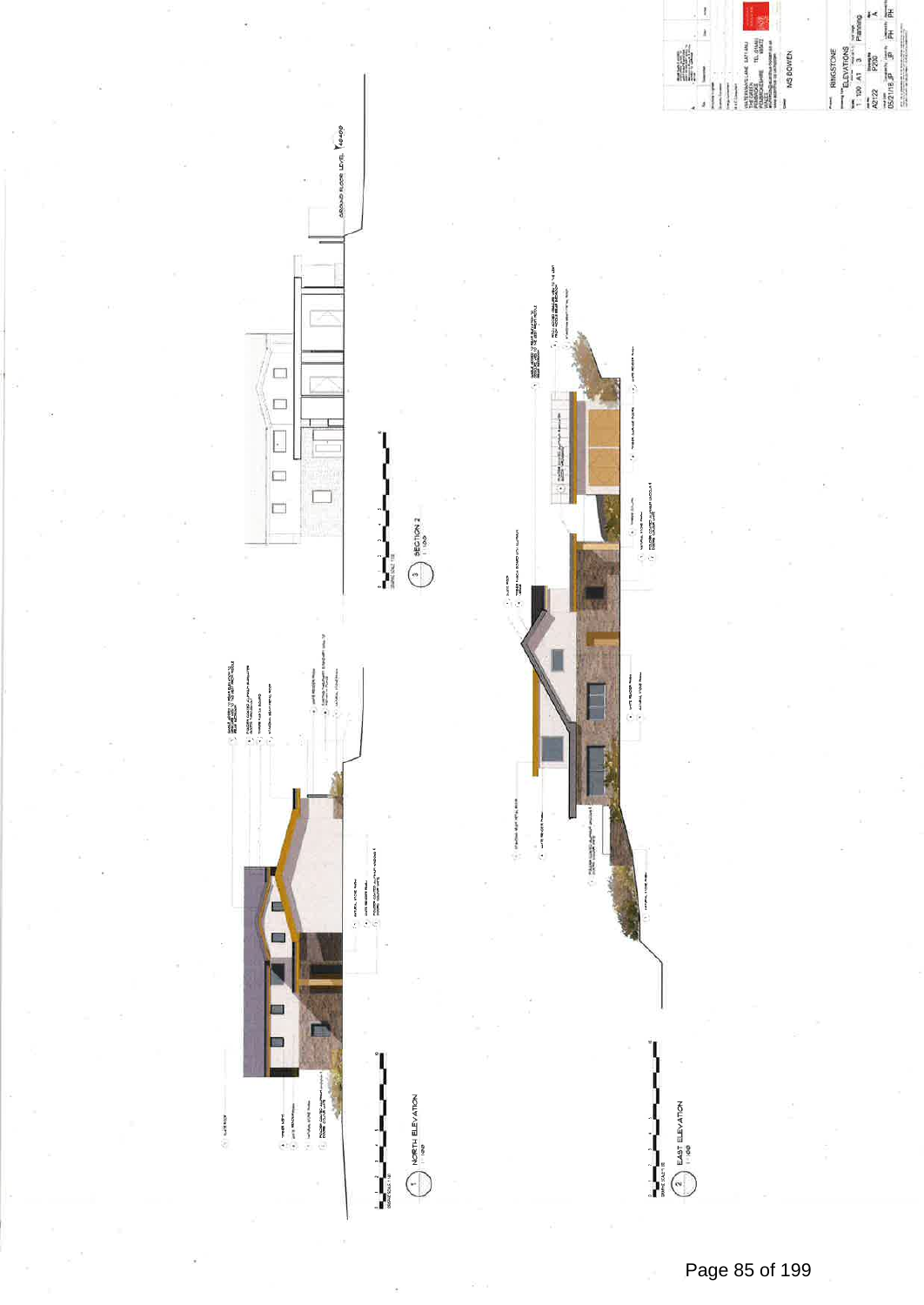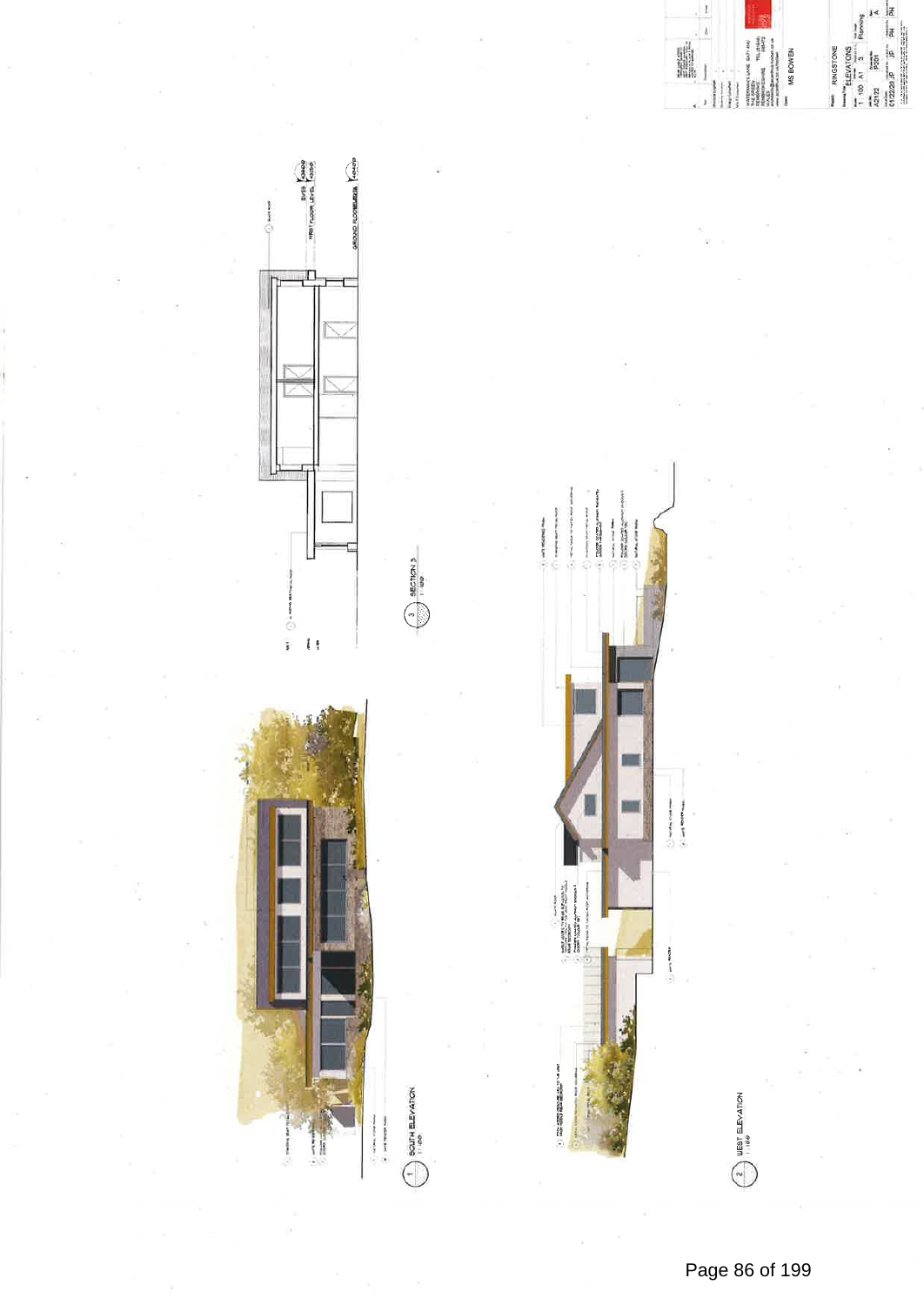

Page 87 of 199

 $\begin{array}{|c|c|c|}\n\hline\n\text{a} & \text{RINGSTONE} \\
\hline\n\text{a} & \text{a} & \text{a} & \text{b} \\
\hline\n\text{a} & \text{b} & \text{c} & \text{d} \\
\hline\n\text{a} & \text{c} & \text{d} & \text{d} \\
\hline\n\text{a} & \text{c} & \text{d} & \text{d} \\
\hline\n\text{a} & \text{c} & \text{d} & \text{d} \\
\hline\n\text{a} & \text{d} & \text{d} & \text{e} & \text{d} \\
\hline\n\text{a} & \text$ 

 $\underline{\mathbf{i}}$ 

ł

 $\overline{\mathbf{g}}$ 

II.

**TEL 275453** 

MS BOWEN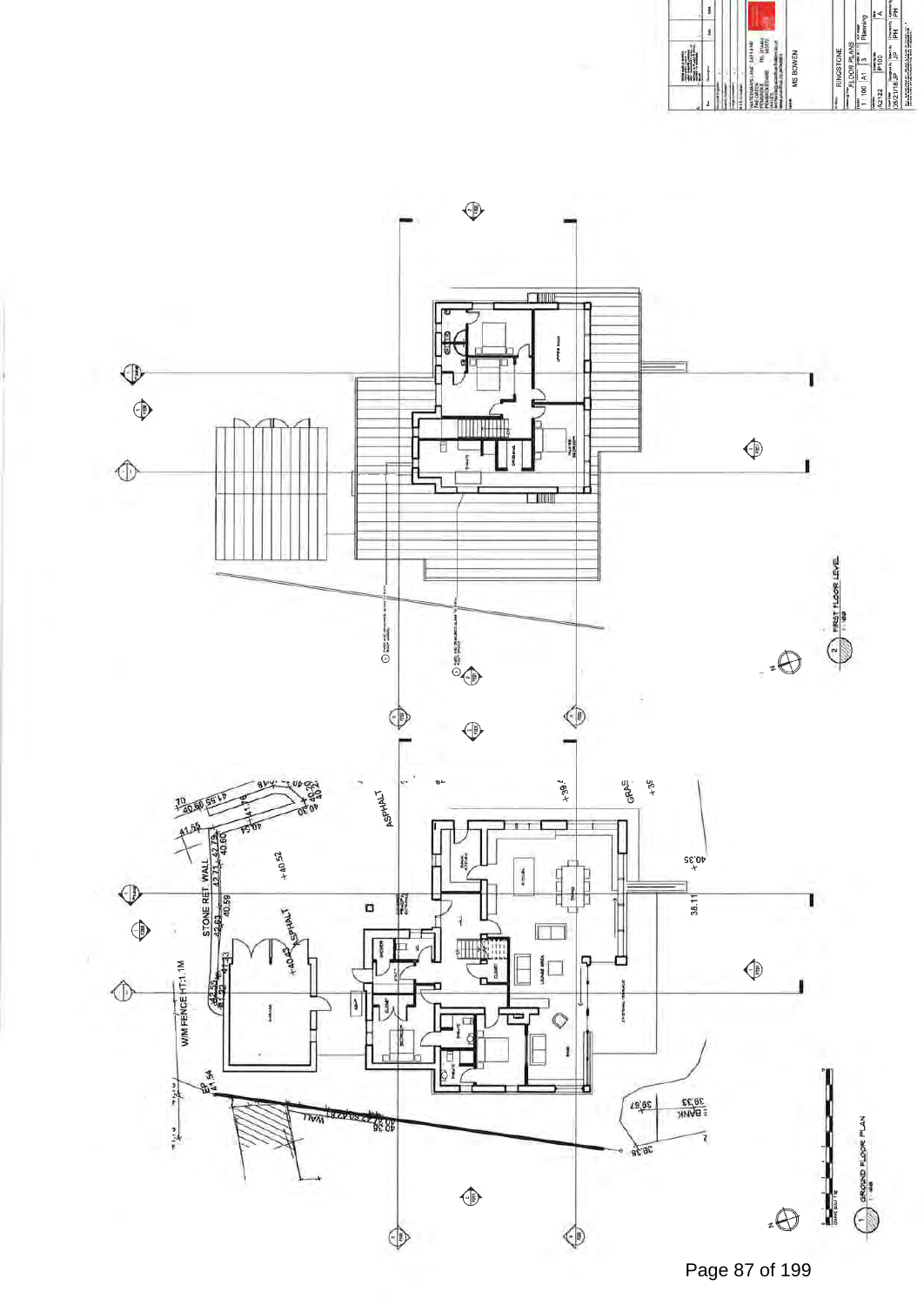